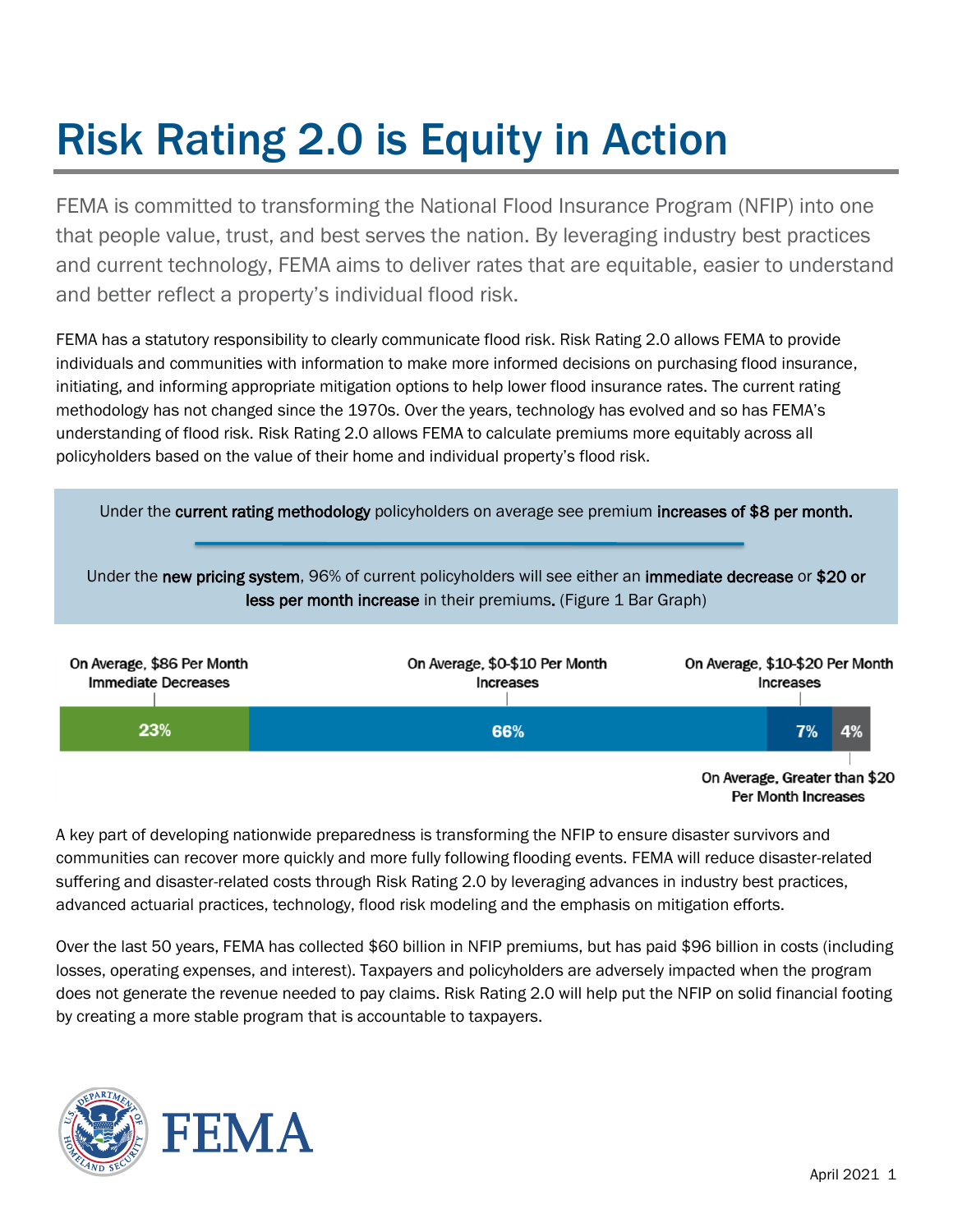Risk Rating 2.0 is equity in action. FEMA, through the new pricing methodology, will better inform individuals and communities about flood risk, set premiums to strongly signal those risks and promote actions to mitigate against them. Individuals will no longer pay more than their fair share in flood insurance premiums.

All NFIP policyholders have been subject to premium increases every year. However, under Risk Rating 2.0, rate increases will not continue indefinitely. FEMA recognizes that under the new pricing plan each policyholder will be affected differently based on their property's individual flood risk. Some premiums will go up, some will go down, and some will stay about the same. Under Risk Rating 2.0, roughly two-thirds of policyholders with older pre-Flood Insurance Rate Map (FIRM) homes will see their premiums decrease. For policyholders whose premiums will be going up, their policies will be transitioned using the existing statutory limits on increases imposed by Congress. In general, that means that the annual increases will be capped at 18%, only increasing until the full risk rate has been reached. Additionally, FEMA will allow existing policyholders to transfer their current discount with the sale of their property.

To begin these changes, FEMA is updating Congress and other key industry partners, state agencies, private sector and organizations to ensure a clear view and understanding of the implementation process of Risk Rating 2.0. Working with the Write Your Own companies, FEMA will communicate with policyholders to understand what these changes will mean to them.

# Mitigation Options

No one entity is responsible for mitigation. There are several mitigation opportunities at the state, tribe, and territory and community levels and actions that individuals can implement to collectively help reduce policyholders' flood insurance rates.



# Individual-Level Mitigation Actions

*Figure 2. Two examples of individual mitigation actions to protect from future flooding*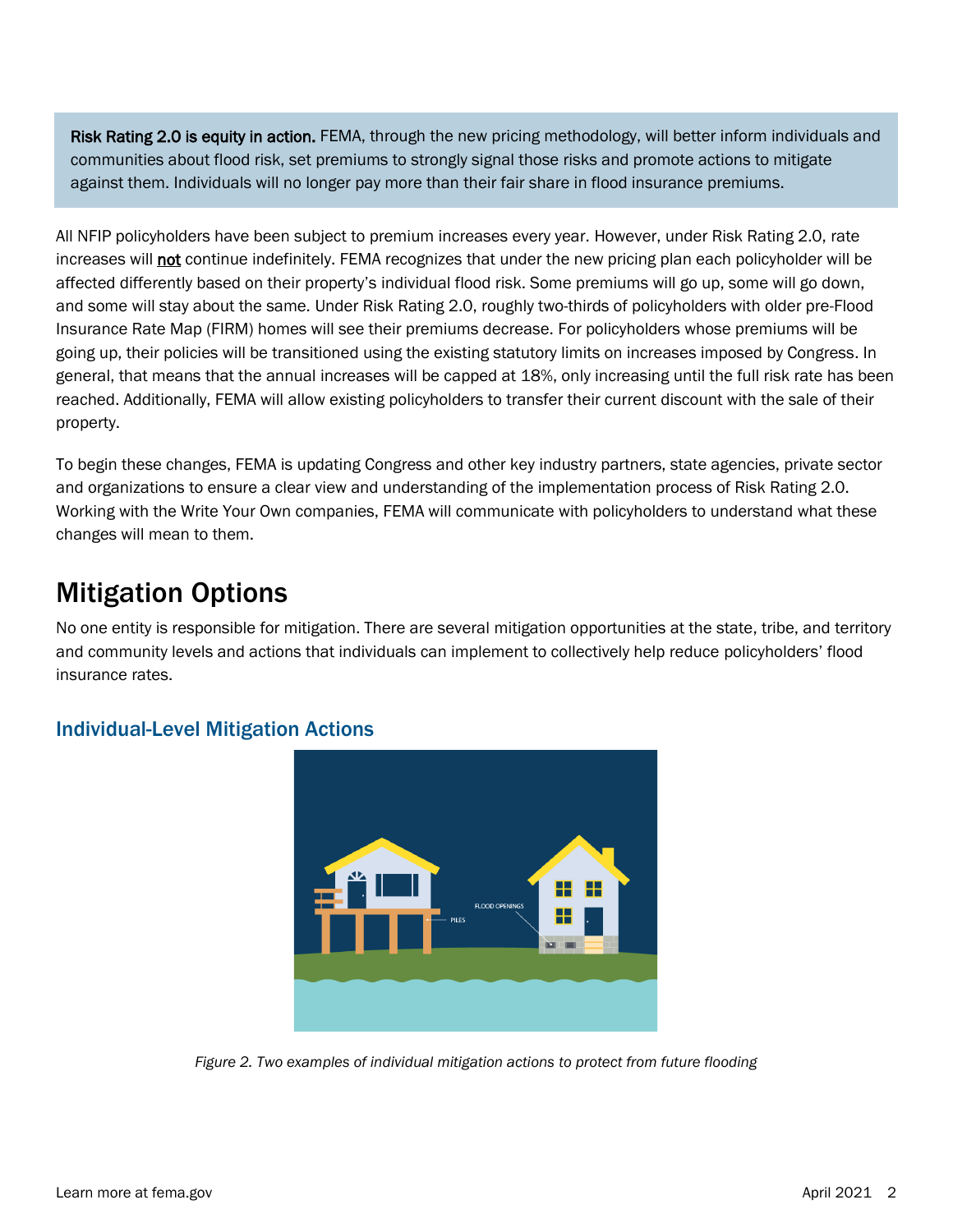FEMA is expanding policy discounts by making them available to properties located outside of high-risk flood areas. When property owners take steps to mitigate their property, flood insurance policyholders may receive a reduced premium. Mitigation efforts, such as elevating a building or installing proper flood openings in a crawlspace, will help to reduce flood damage and potentially decrease the cost of flood insurance.

While not required, policyholders may acquire an elevation certificate, which provides more refined elevation information about their building, and submit it to their agent to determine if it will lower their rate. In addition, a benefit of the flood insurance policy is the [Increased Cost of Compliance](https://www.fema.gov/floodplain-management/financial-help/increased-cost-compliance) (ICC) coverage. This coverage is part of most standard flood insurance policies under the NFIP.

ICC coverage provides protection to residents with homes and businesses that have been substantially or repetitively damaged by flooding. This coverage can provide up to \$30,000 to help cover the cost of bringing their buildings into compliance with the elevation requirements of their local floodplain management ordinance.

- **EXEC COVERGED** Can be used for elevating, moving, or demolishing damaged structures that qualify for the coverage. Non-residential buildings may choose floodproofing as an option as opposed to elevation, relocation, or demolition.
- For a structure to qualify as being substantially damaged, the total cost of repairs must be 50% or more of the structure's pre-flood market value.
- For residents to be eligible to claim ICC funds in the "repetitively damaged" provision, the community must have a repetitive loss provision in its floodplain management ordinance and determine that the home or business was damaged by a flood two times in the past 10 years, where the cost of repairing the flood damage, on the average, equaled or exceeded 25% of its market value at the time of each flood. This is called "repetitive damage." Additionally, there must have been flood insurance claim payments for each of the two flood losses.

# Community-Level Mitigation Options

FEMA offers several hazard mitigation assistance pre- and post-disaster grants to states, tribes and communities. These grants — received by communities through coordination with states — may fund actions that reduce rates both inside and outside the Special Flood Hazard Area (SFHA).

#### *Pre-disaster Hazard Mitigation Grants*

- **EXACC** Building Resilient Infrastructure and Communities
	- o FEMA funds BRIC from a 6% set-aside from federal post-disaster grant funding.
	- $\circ$  \$500 million available (FY21).
	- $\circ$  Emphasis on evaluation, adoption, and enforcement of modern building codes can improve grant competitiveness.
- FMA Flood Mitigation Assistance
	- $\circ$  \$200 million available (FY21).
	- o Prioritizes projects benefiting NFIP-insured Multiple Loss Communities, Severe Repetitive Loss and Repetitive Loss properties, and Community Rating System participation.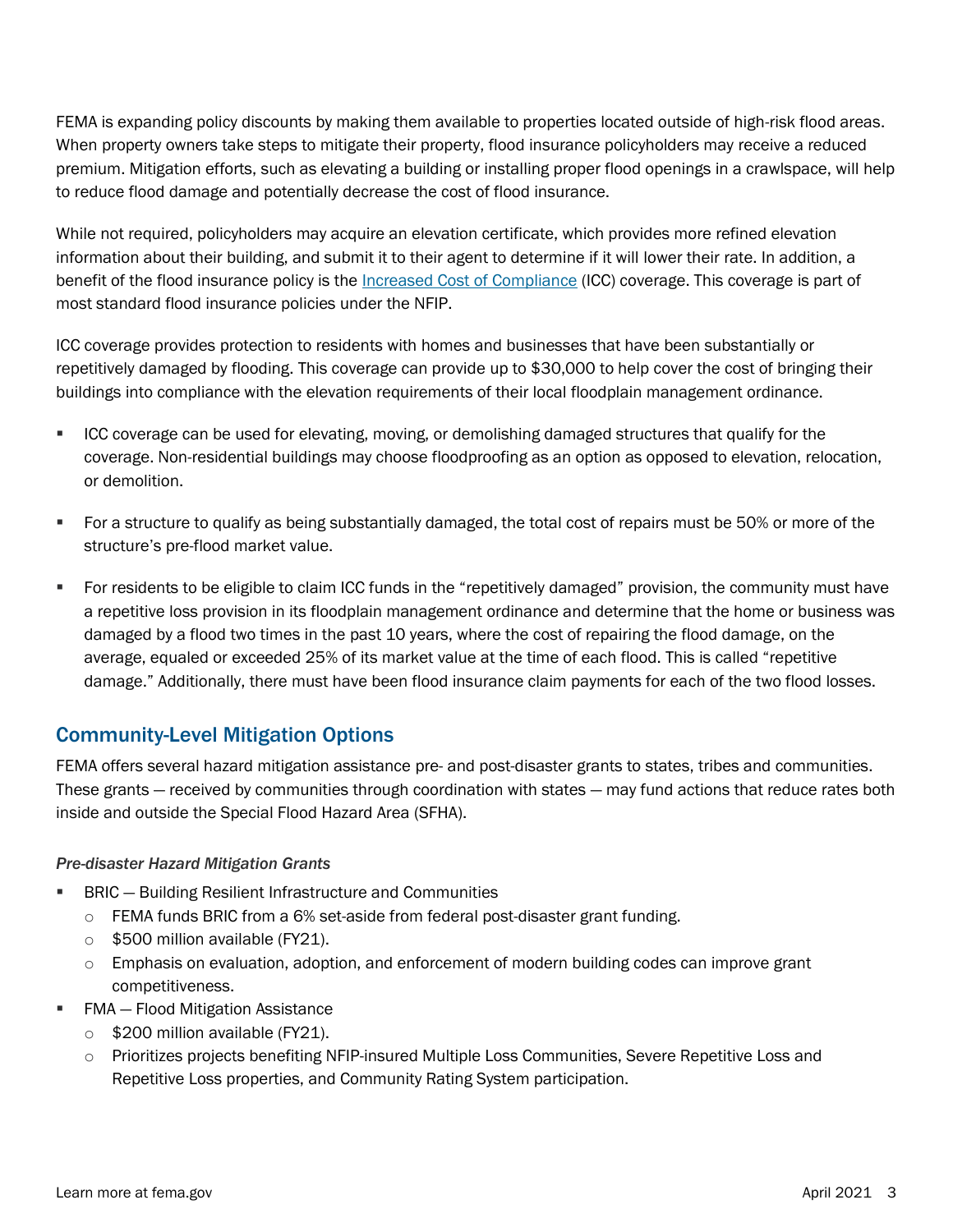#### *Post-disaster Hazard Mitigation Grants*

- **HMGP** Hazard Mitigation Grant Program
	- $\circ$  Funding available is a percentage of funds spent on public assistance and individual assistance for major declared disasters.
	- $\circ$  Projects may include mitigation plans and actions to mitigate floods and other natural hazards.
- **HMGP Post-fire Hazard Mitigation Grant Program Post-fire** 
	- o Funding based on number of state Fire Management Assistance Grant declarations and type of hazard mitigation plan.
	- $\circ$  Wildfire mitigation measures, such as those that reduce the risk of flooding after a fire, are given funding priority.

In addition, participating in the Community Rating System (CRS) can reduce flood insurance rates as policyholders will continue to earn NFIP rate discounts of 5% - 45%, based on their community participation and classification. The discount is uniformly applied to all policies throughout the CRS-participating communities, regardless of whether the structure is in the SFHA. The exception is for structures in violation of NFIP regulations as noted in the Federal Code of Regulations Title 44, Section (44 CFR 60.3).

# State and Local-Level Mitigation Actions

States administer all FEMA grants and help to identify priorities for mitigation and prevention projects.



#### Adopt and enforce modern building codes and zoning regulations.

Development in floodplains and flood prone areas should be discouraged through adoption and enforcement of codes and zoning regulations that meet or exceed the latest published editions of the International Codes and related standards.



#### Apply for Hazard Mitigation Assistance (HMA) grants.

FEMA HMA grants (Flood Mitigation Assistance, Building Resilient Infrastructure and Communities, Hazard Mitigation Grant Program, and Hazard Mitigation Grant Program Post-fire are available to states and communities pre- and post-disaster for mitigation projects such as installing flood openings or elevating buildings and outdoor utilities above the base flood elevation. Additional information is available at: [https://www.fema.gov/grants/mitigation.](https://www.fema.gov/grants/mitigation)



#### Establish and maintain a revolving loan fund for flood risk reduction projects.

Projects to mitigate existing structures in SFHAs should be prioritized, and participation in the CRS could be a prerequisite to increase insurance rate discounts.



#### Offer state tax credits for qualifying flood mitigation activities.

State tax credits could be prioritized for mitigation actions to existing structures in SFHAs, current NFIP policyholders, and/or policyholders facing rate increases.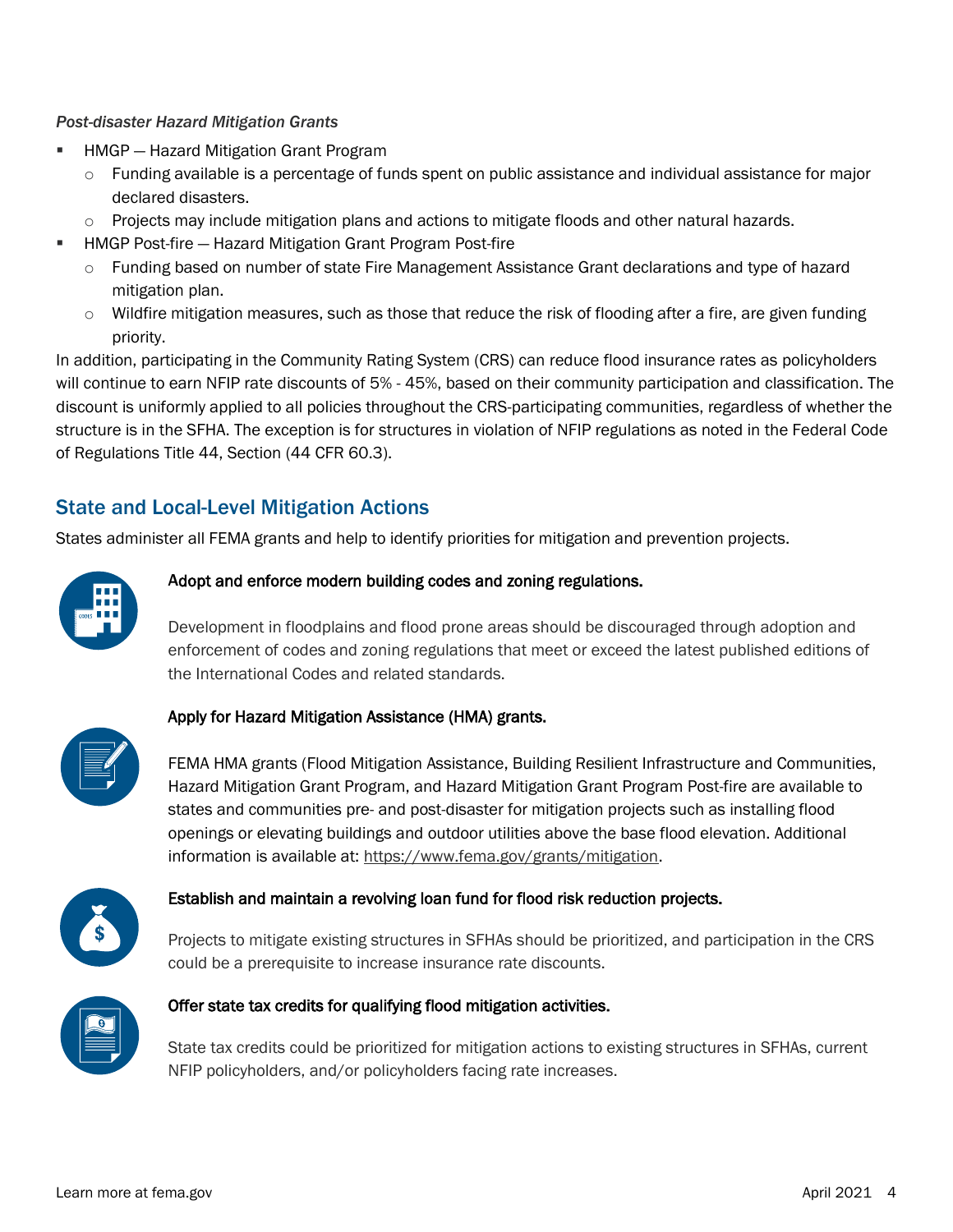Other federal agency programs that provide community-level risk management and hazard mitigation grants are available through the Department of Housing and Urban Development (HUD). These programs include the Community Development Block Grant (CDBG), Community Development Block Grant Disaster Recovery (CDBG-DR), Community Development Block Grant Mitigation (CDBG-MIT), and other similar planning grants.

# Frequently Asked Questions

# Why is the NFIP doing this now?

FEMA has a statutory obligation to charge actuarially sound premiums and inform policyholders of their flood risk. Under Risk Rating 2.0, rates will reflect each building's individual flood risk using structure-specific data that are easier to understand. With access to the latest industry technology and NFIP mapping data, policyholders will be able to better understand how their flood risk is reflected in the cost of their insurance. Without action, existing inequities would continue — widening the gap between rate payments and claims payouts and making it harder to meet the needs of our customers. As flooding events become more frequent and severe, Risk Rating 2.0 will allow FEMA to transform the NFIP into a financially stable program that is accountable to taxpayers, more accurately reflects flood risk to both policyholders and non-policyholders, and helps disaster survivors recover faster after floods.

# When will Risk Rating 2.0 go into effect?

FEMA is conscious of the far-reaching economic impacts the pandemic has had on the nation and existing policyholders and is taking a phased approach to rolling out the new rates.

- In Phase I: New policies beginning Oct. 1, 2021 will be subject to the Risk Rating 2.0 rating methodology. Also beginning Oct. 1, existing policyholders eligible for renewal will be able to take advantage of immediate decreases in their premiums.
- **In Phase II:** All policies renewing on or after April 1, 2022 will be subject to the Risk Rating 2.0 rating methodology.

# How will the new rating methodology impact the affordability of a policy?

FEMA recognizes and shares concerns about flood insurance affordability. Currently, FEMA does not have the statutory authority to consider affordability in setting rates but will ensure the transition to new rates under Risk Rating 2.0 complies with all statutory rate increases in place by Congress. To help address the issue, in April 2018 FEMA delivered an [Affordability Framework t](https://www.fema.gov/sites/default/files/2020-05/Affordability_april_2018.pdf)o Congress to help policymakers consider how to provide targeted assistance to existing and potential policyholders. FEMA will continue to work with Congress to examine flood insurance affordability options.

# How will premium increases or decreases impact policyholders?

Current policyholders who will face premium decreases under Risk Rating 2.0 will transition to the lower rate immediately at the first renewal of their policy. Any premium increases will transition gradually and within the existing statutory limits until the full-risk rate for the property is reached.